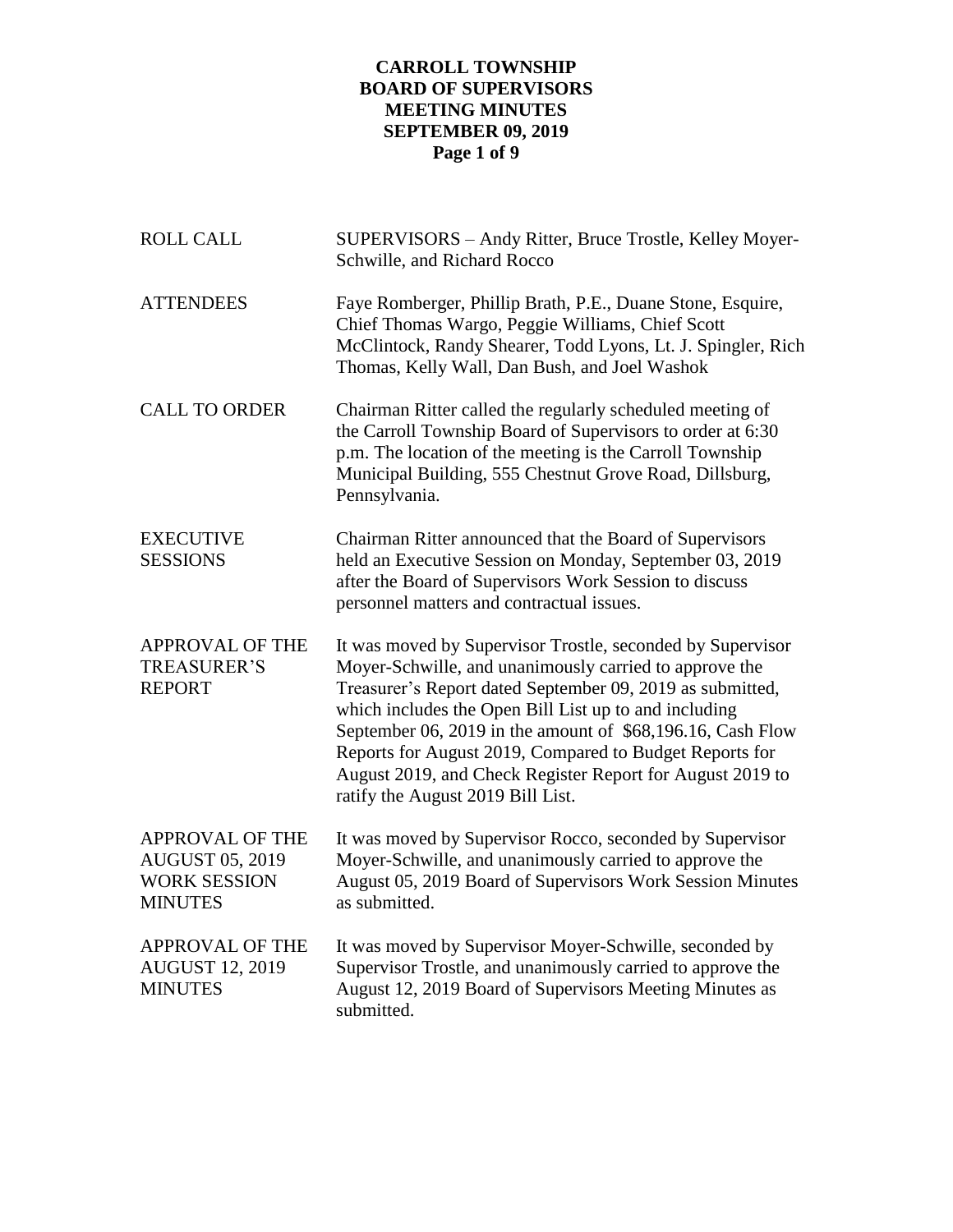### **CARROLL TOWNSHIP BOARD OF SUPERVISORS MEETING MINUTES SEPTEMBER 09, 2019 Page 2 of 9**

| <b>POLICE</b><br><b>CERTIFICATE OF</b><br><b>COMMENDATION</b><br><b>OFFICER FRENCH</b>                                         |                                                                                                                                                                                                                                                                                                                                                                                                 | Lt. L. Spingler from Pennsylvania State Police, York Barracks,<br>presented a Certificate of Commendation to Officer James<br>French for his outstanding performance of duty on Tuesday,<br>July 23, 2019 when he investigated, searched the area and<br>assisted in locating a murder suspect. His actions reflected his<br>dedication to serving our community and is in the highest<br>traditions of the Police Department. |
|--------------------------------------------------------------------------------------------------------------------------------|-------------------------------------------------------------------------------------------------------------------------------------------------------------------------------------------------------------------------------------------------------------------------------------------------------------------------------------------------------------------------------------------------|--------------------------------------------------------------------------------------------------------------------------------------------------------------------------------------------------------------------------------------------------------------------------------------------------------------------------------------------------------------------------------------------------------------------------------|
| <b>HIRING OF</b><br>PART-TIME<br><b>POLICE OFFICER</b><br><b>DEREK HARTMAN</b>                                                 |                                                                                                                                                                                                                                                                                                                                                                                                 | It was moved by Supervisor Trostle, seconded by Supervisor<br>Rocco, and unanimously carried to hire Derek J. Hartman<br>as a Part-Time Carroll Township Police Officer and set<br>compensation at \$22.00 per hour.                                                                                                                                                                                                           |
| <b>SWEARING IN OF</b><br>PART-TIME<br><b>POLICE OFFICER</b>                                                                    | Magisterial District Judge Richard Thomas swore in Carroll<br>Township's Part-Time Police Officer Derek Hartman.                                                                                                                                                                                                                                                                                |                                                                                                                                                                                                                                                                                                                                                                                                                                |
| <b>FIRE REPORTS</b>                                                                                                            |                                                                                                                                                                                                                                                                                                                                                                                                 | Scott McClintock, Chief, presented the Northern York County<br>Fire Rescue Report for August 2019. Chief McClintock stated<br>the 2020 Budget is still in the working stage.                                                                                                                                                                                                                                                   |
| PUBLIC COMMENT                                                                                                                 |                                                                                                                                                                                                                                                                                                                                                                                                 | Chairman Ritter asked for public comment. There were no<br>public comments.                                                                                                                                                                                                                                                                                                                                                    |
| APPROVAL OF THE<br><b>FINAL PLANS FOR</b><br><b>KEYSTONE BAPTIST</b><br><b>AND JACOBS</b><br>839 U.S. ROUTE 15<br><b>NORTH</b> | It was moved by Supervisor Trostle, seconded by Supervisor<br>Rocco, and unanimously carried to grant the following waiver<br>requests for the Final Subdivision Plan of Plan Book Y, Page<br>574 – Lot No. 1 for Keystone Baptist Association and Michael<br>L. Jacobs and Andrew M. Jacobs 839 US. Route 15 North - 2<br>Lots as per Phillip Brath's Comment Letter dated August 28,<br>2019: |                                                                                                                                                                                                                                                                                                                                                                                                                                |
|                                                                                                                                |                                                                                                                                                                                                                                                                                                                                                                                                 | <b>IV.</b> Waivers                                                                                                                                                                                                                                                                                                                                                                                                             |
|                                                                                                                                | 1.                                                                                                                                                                                                                                                                                                                                                                                              | A 100'setback from on-lot disposal systems must remain<br>on the subject property and must not extend onto any                                                                                                                                                                                                                                                                                                                 |

on the subject property and must not extend onto any adjacent property, without an easement from adjacent property owner. (Section 709.7). **The Applicant has requested a waiver. The Planning Commission recommended granting waiver.**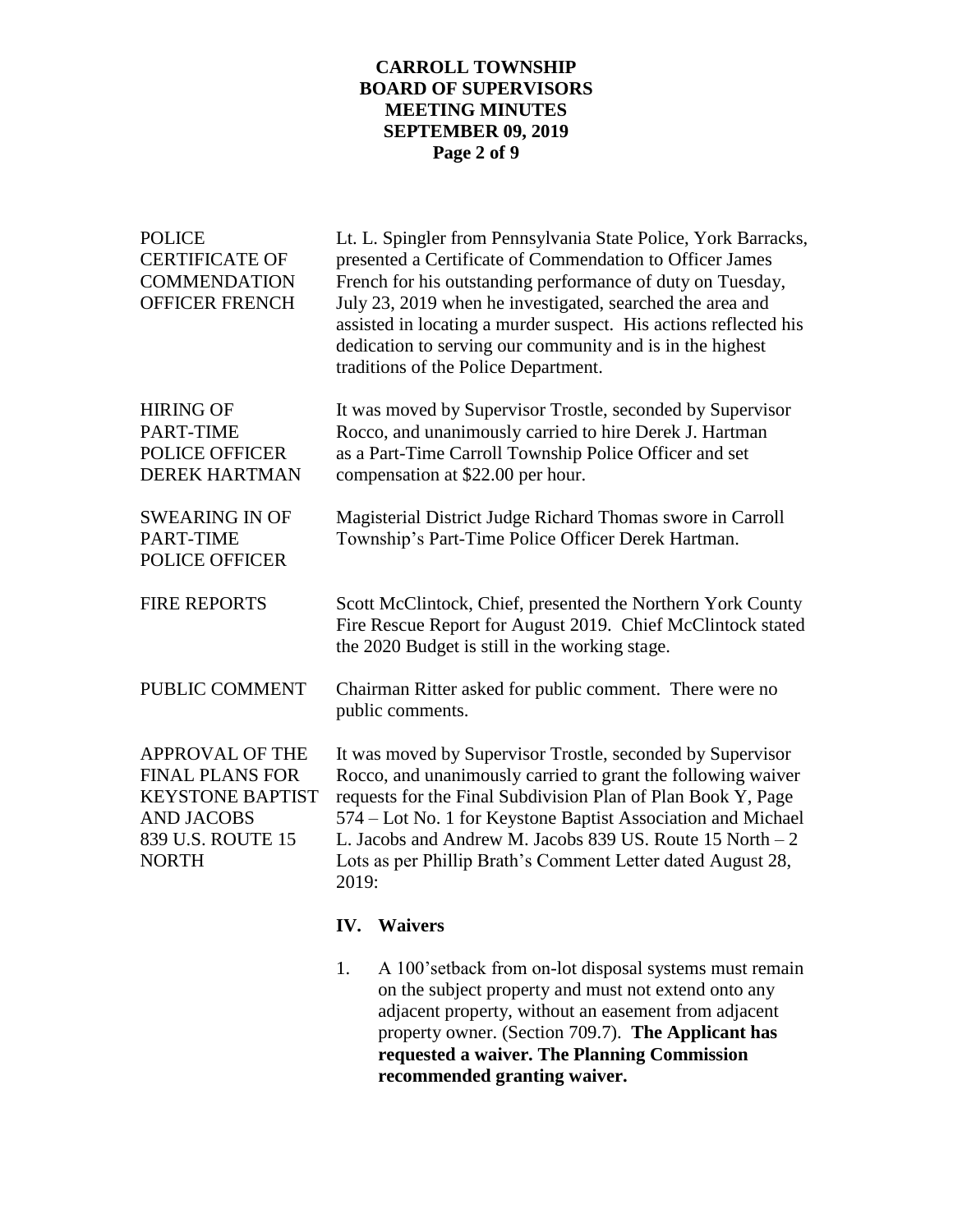### **CARROLL TOWNSHIP BOARD OF SUPERVISORS MEETING MINUTES SEPTEMBER 09, 2019 Page 3 of 9**

APPROVAL OF THE It was moved by Chairman Ritter, seconded by Supervisor FINAL PLANS FOR Trostle, and unanimously carried to conditionally approve KEYSTONE BAPTIST the Final Subdivision Plan of Plan Book Y, Page 574 – Lot AND JACOBS No. 1 for Keystone Baptist Association and Michael L. 839 U.S. ROUTE 15 Jacobs and Andrew M. Jacobs 839 U.S. Route 15 North – 2 NORTH Lots contingent upon addressing all of the following comments CONTINUES in Phillip Brath's Comment Letter dated August 28, 2019:

#### **II. Subdivision (Ordinance No. 2018-242)**

- 1. All certificates must be signed, sealed, and dated after last submission revision date. (Section 607.1)
- 2. The Owners must sign the plan and date after last plan revision. (Section 607.1)
- 3. If any, a statement on the plan indicating any proposed waivers, special exceptions, conditional uses or variances and date of action by Board. (Section 505.15)
- 4. Sewer Planning for Subdivision shall be approved and noted on the plan prior to final plan approval. (Section 709/607.15)
- 5. Provide a deed of consolidation, approved by the Township Solicitor, for recording with the Plan. (Section 402.5.J)
- 6. Acknowledge that with the reduction in area of Lot 1 (Keystone), the isolation distances on Lot 1 appear inadequate and appear to limit potential on-lot replacement areas for this lot. (Section 709.6)

# **III. General Comments**

1. Show cartway width of US Route 15. (Section 504.4.A)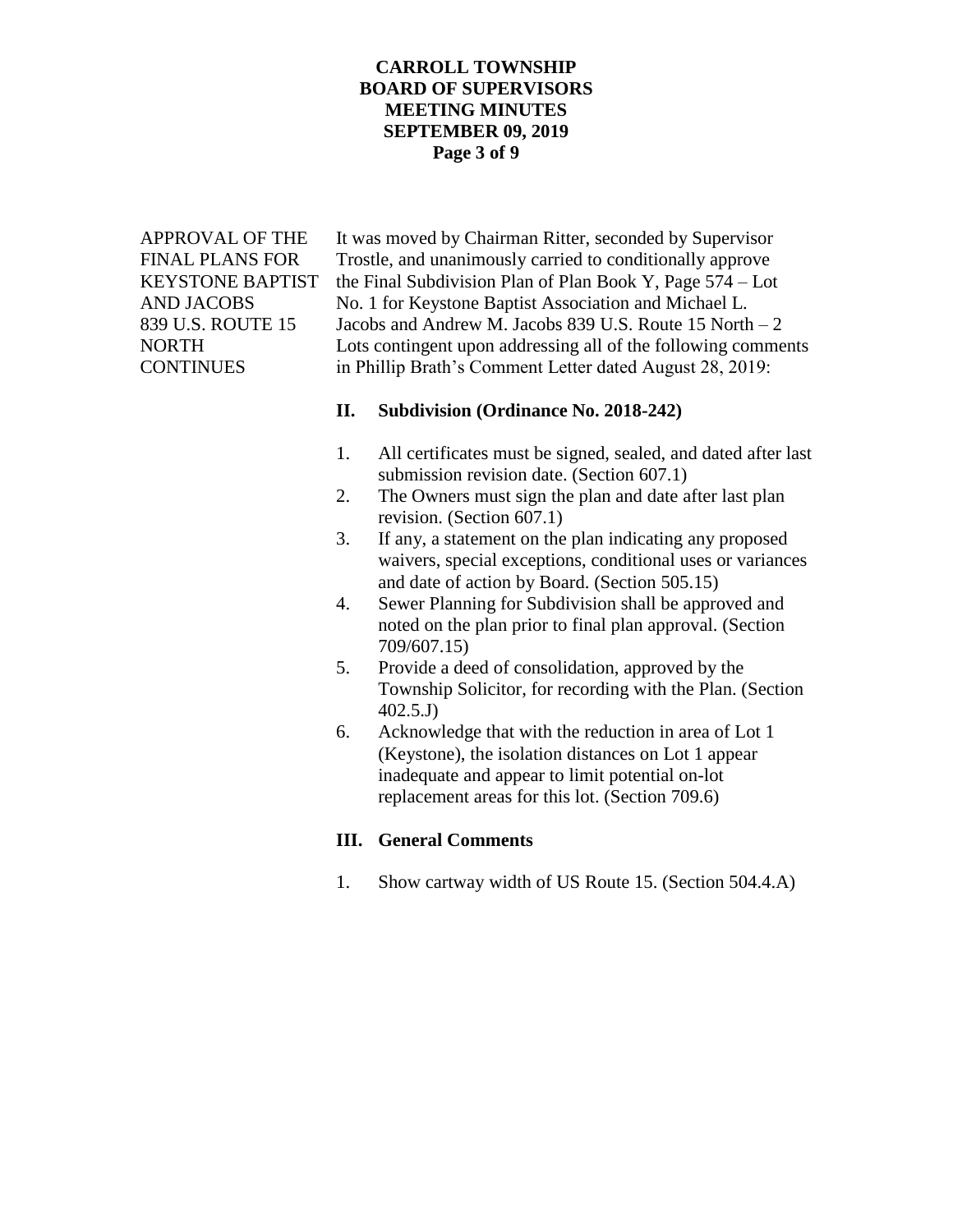### **CARROLL TOWNSHIP BOARD OF SUPERVISORS MEETING MINUTES SEPTEMBER 09, 2019 Page 4 of 9**

APPROVAL OF THE It was moved by Supervisor Trostle, seconded by Supervisor FINAL PLANS FOR Moyer-Schwille, and unanimously carried to grant the 1194 GETTYSBURG following waiver requests for the Final Subdivision Plan of PIKE – HAROLD 1194 Gettysburg Pike for Harold S. Davis, Jr. and Linda L. DAVIS Davis – 2 Lots – as per Phillip Brath's Comment Letter dated August 28, 2019:

#### **IV. Waivers**

- 1. Provide an Existing Resources and Site Analysis Plan. (Section 506.11/606) **Applicant requesting waiver from Ordinance Requirement. The Planning Commission recommended granting waiver.**
- 2. Provide a Preliminary Resource Impact and Conservation Plan. (Section 506.12/606) **Applicant requesting waiver from Ordinance Requirement. The Planning Commission recommended granting waiver.**
- 5. Sidewalk shall be provided in all residential areas where the majority of lots have less than one hundred twentyfive (125') feet of street frontage, or land developments with an average net density of three (3) or more dwelling units per acre. (Section 708.2.A) This proposed subdivision has lots that have less than 125' of street frontage and a density of 1.5 dwelling units per acre. **Applicant requesting waiver from Ordinance Requirement.**

It was moved by Supervisor Trostle, seconded by Chairman Ritter, and unanimously carried to deny the following waiver request for the Final Subdivision Plan of 1194 Gettysburg Pike for Harold S. Davis, Jr. and Linda L. Davis – 2 Lots – as per Phillip Brath's Comment Letter dated August 28, 2019:

3. Provide street trees. (Section 505.17/715.4) **Applicant requesting waiver from Ordinance Requirement. The Planning Commission recommended denial of waiver.**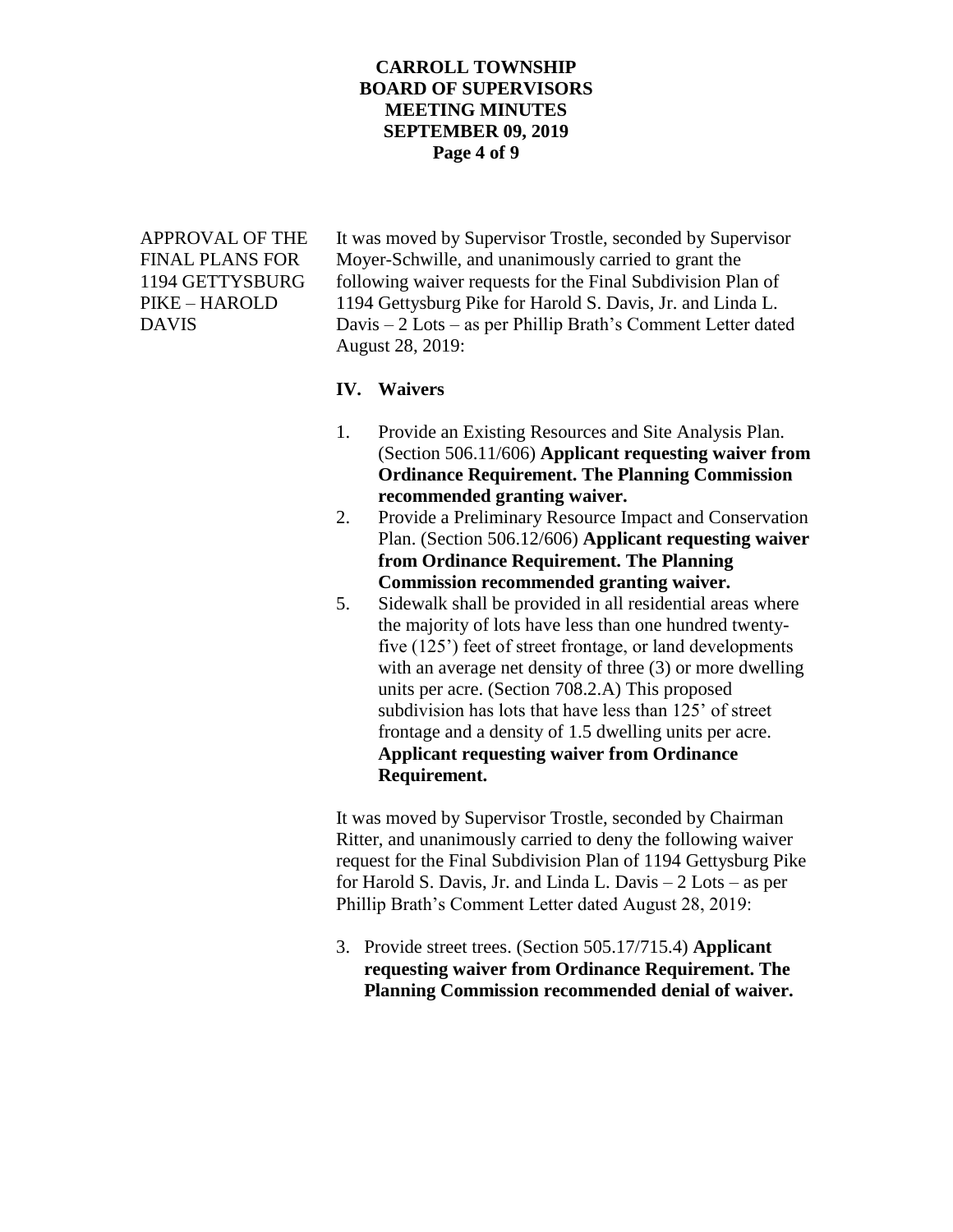### **CARROLL TOWNSHIP BOARD OF SUPERVISORS MEETING MINUTES SEPTEMBER 09, 2019 Page 5 of 9**

APPROVAL OF THE It was moved by Supervisor Trostle, seconded by Chairman FINAL PLANS FOR Ritter, and unanimously carried to deny the following waiver 1194 GETTYSBURG request for the Final Subdivision Plan of 1194 Gettysburg Pike  $PIKE - HAROLD$  for Harold S. Davis, Jr. and Linda L. Davis  $-2$  Lots – as per DAVIS CONTINUES Phillip Brath's Comment Letter dated August 28, 2019 and accept the fee-in-lieu in the amount of \$2,949.52:

- 4. Where a subdivision or land development application abuts or contains an existing street of inadequate right-ofway, width, pavement, said street shall be reconstructed to meet current Ordinance requirements. (Section 702.4) **Applicant requesting waiver from Ordinance Requirement. The Planning Commission considered future development potential in the area and recommended denial of the waiver and the Applicant consider a fee-in-lieu to satisfy the requirement.**
- 6. Provide curbs along the street frontage. (Section 708.3) **Applicant requesting waiver from Ordinance Requirement. The Planning Commission considered future development potential in the area and recommended denial of the waiver and the Applicant consider a fee-in-lieu to satisfy the requirement.**

It was moved by Chairman Ritter, seconded by Supervisor Trostle, and unanimously carried to conditionally approve the Final Subdivision Plan of 1194 Gettysburg Pike for Harold S. Davis, Jr. and Linda L. Davis – 2 Lots – contingent upon addressing all of following comments in Phillip Brath's Comment Letter dated August 28, 2019:

#### **II. Zoning (Ordinance No. 2006-7 amended 3/2010)**

1. Dimension the setbacks.

#### **III. Subdivision (Ordinance No. 2018-242)**

- 1. All certificates must be signed, sealed, and dated after last submission revision date. (Section 607.1)
- 2. The Owners must sign the plan and date after last plan revision. (Section 607.1)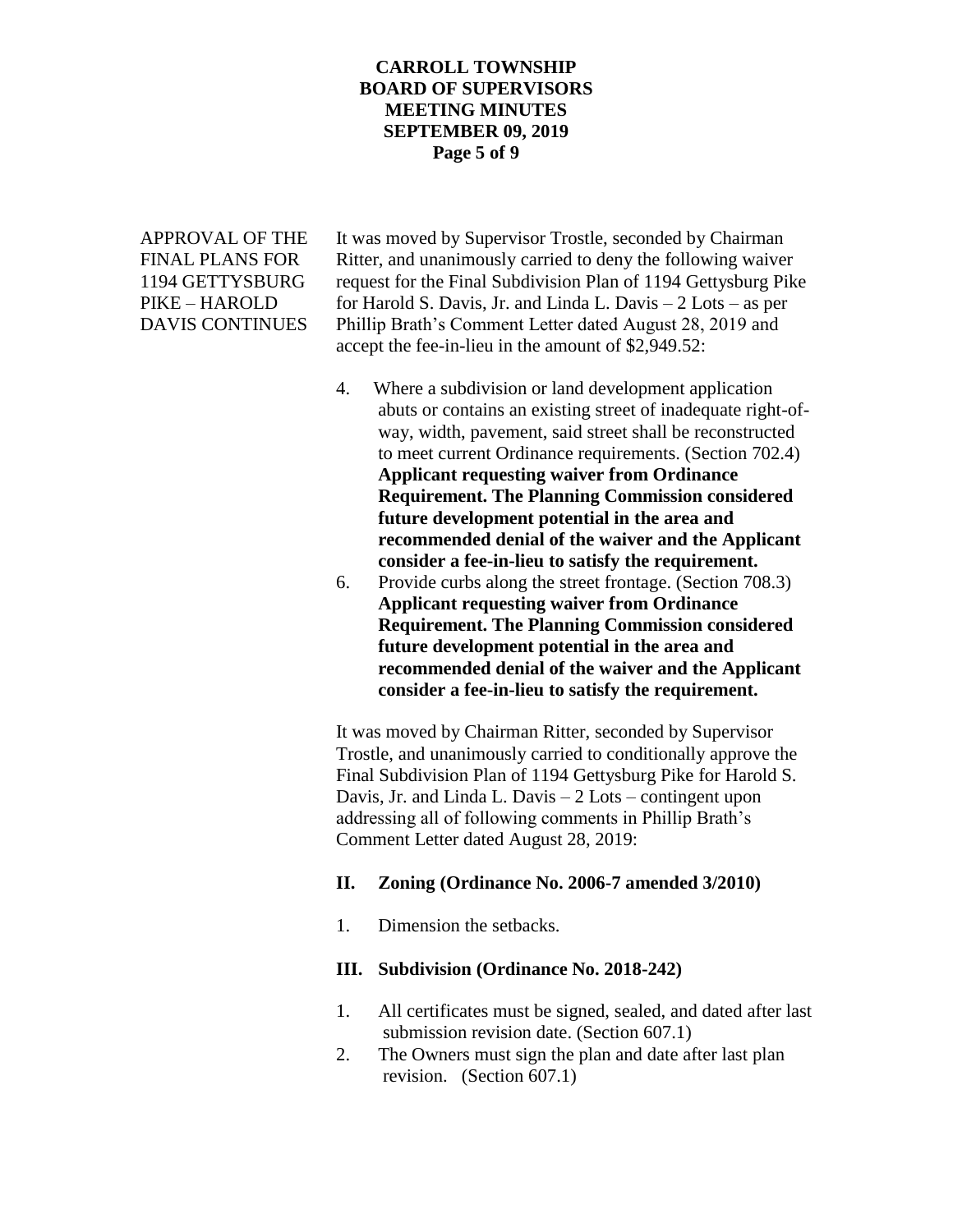# **CARROLL TOWNSHIP BOARD OF SUPERVISORS MEETING MINUTES SEPTEMBER 09, 2019 Page 6 of 9**

| <b>APPROVAL OF THE</b><br><b>FINAL PLANS FOR</b><br>1194 GETTYSBURG<br>PIKE - HAROLD<br><b>DAVIS CONTINUES</b> | 3.<br>If any, a statement on the plan indicating any proposed<br>waivers, special exceptions, conditional uses or variances<br>and date of action by Board. (Section 503.14/505.15)<br>Sewer Planning shall be approved prior to final plan<br>4.<br>approval. (Section 709/607.15)<br>Provide finished floor elevation, lowest floor elevation<br>5.<br>and note whether or not lowest floor proposed to be<br>served by public sewer. (Section 505.19)<br>Place monuments and pins in accordance with Section<br>6.<br>707 prior to recording Plan. (Section 505.13)<br>7.<br>All outstanding fees, including recreation fees, must be<br>paid prior to recording Plan. (Section 607.13)<br>8.<br>Unless improvements are waived, provide a statement on<br>the Plan that all public improvements will comply with<br>the Township's construction specifications. (Section<br>607.9<br>9.<br>Unless improvements are waived, an improvement<br>guarantee in accordance with Article 13 and construction<br>inspection escrow must be established with Township<br>prior to plan's recording. (Section 607.11 & 12) |
|----------------------------------------------------------------------------------------------------------------|----------------------------------------------------------------------------------------------------------------------------------------------------------------------------------------------------------------------------------------------------------------------------------------------------------------------------------------------------------------------------------------------------------------------------------------------------------------------------------------------------------------------------------------------------------------------------------------------------------------------------------------------------------------------------------------------------------------------------------------------------------------------------------------------------------------------------------------------------------------------------------------------------------------------------------------------------------------------------------------------------------------------------------------------------------------------------------------------------------------------|
| <b>ACNB BUSINESS</b><br><b>SIGN</b>                                                                            | No motion was made but the Board of Supervisors stated that<br>ACNB should be going through the Carroll Township Zoning<br>Hearing Board not to the Board of Supervisors and request a<br>Special Exception or a Variance whichever is needed.                                                                                                                                                                                                                                                                                                                                                                                                                                                                                                                                                                                                                                                                                                                                                                                                                                                                       |
| <b>RELEASE OF</b><br><b>STORMWATER</b><br><b>ESCROW FOR</b><br><b>SCOTT PERRY</b>                              | It was moved by Chairman Ritter, seconded by Supervisor<br>Moyer-Schwille, and unanimously carried to authorize the<br>Township Staff to release the Stormwater Escrow for Building<br>Permit Number 3907 issued to Scott & Christy Perry in the<br>amount of \$3,062.76 as of August 31, 2019.                                                                                                                                                                                                                                                                                                                                                                                                                                                                                                                                                                                                                                                                                                                                                                                                                      |
| <b>ADOPT</b><br><b>RESOLUTION</b><br>2019-13<br>OPPOSING TO<br><b>HOUSE BILL 103</b>                           | It was moved by Supervisor Trostle, seconded by Supervisor<br>Moyer-Schwille, and unanimously carried to adopt Resolution<br>Number $2019-13 - A$ Resolution of the Board of Supervisors<br>of Carroll Township, York County, Pennsylvania Opposing the<br>Proposed Amendment to the Municipalities Planning Code<br>Under House Bill 103.                                                                                                                                                                                                                                                                                                                                                                                                                                                                                                                                                                                                                                                                                                                                                                           |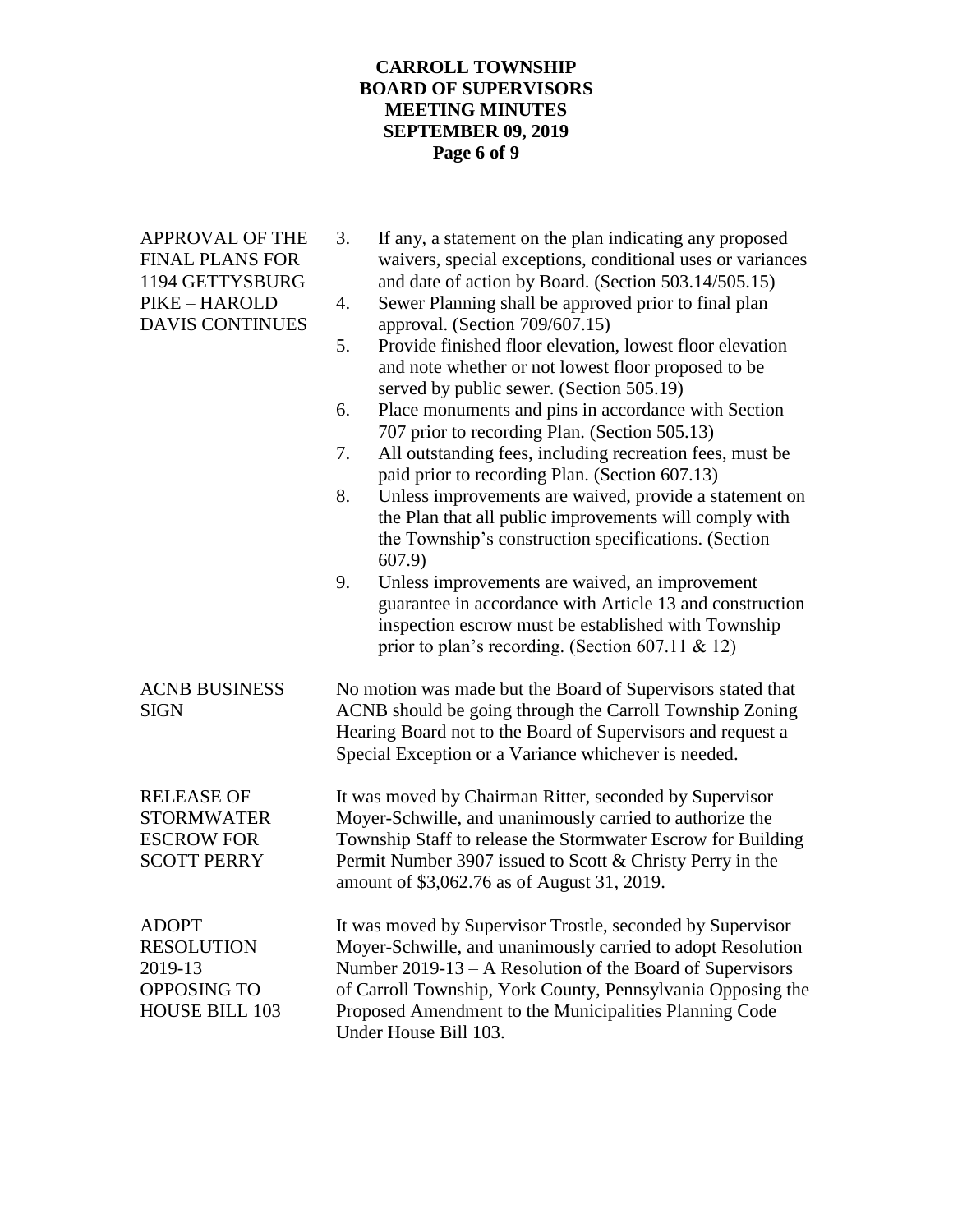### **CARROLL TOWNSHIP BOARD OF SUPERVISORS MEETING MINUTES SEPTEMBER 09, 2019 Page 7 of 9**

WASTE INC. to the residents:

AWARD TRASH It was moved by Chairman Ritter, seconded by Supervisor HAULING BID FOR Trostle, and unanimously carried to award the new Trash JANUARY 01, 2020 Hauling Contract for the period of January 01, 2020 to TO DECEMBER 31, December 31, 2024 to Penn Waste, Inc. with the following 2024 TO PENN options which removes the \$12.00 per year administrative fee

Option 1 – Four 33 Gallon Containers per Dwelling Unit

| Year | Cost Per Quarter | Cost Per Year |  |
|------|------------------|---------------|--|
|      | \$69.50          | \$278.40      |  |
| 2    | \$73.05          | \$292.20      |  |
| 3    | \$76.80          | \$307.20      |  |
|      | \$80.55          | \$322.20      |  |
| 5    | \$84.60          | \$338.40      |  |
|      |                  |               |  |

Option 2 – Low Volume Per-Bag Cost (18 Bags Min Per Yr)

| Year | Cost Per Bag | Cost Per Year (Min) |
|------|--------------|---------------------|
|      | \$7.00       | \$126.00            |
| 2    | \$7.35       | \$132.30            |
| 3    | \$7.75       | \$139.50            |
| 4    | \$8.10       | \$145.80            |
|      | \$8.50       | \$153.00            |

2020 MMO FOR It was moved by Supervisor Trostle, seconded by Supervisor CARROLL Rocco, and unanimously carried to accept and approve the TOWNSHIP 2020 Minimum Municipal Obligation (MMO) for the Carroll POLICE PENSION Township Police Pension Plan in the amount of \$176,268.00 PLAN as prepared by Faye Romberger the Chief Administrative Officer. 2020 MMO FOR It was moved by Chairman Ritter, seconded by Supervisor CARROLL Rocco, and unanimously carried to accept and approve the TOWNSHIP 2020 Minimum Municipal Obligation (MMO) for the Carroll NON-UNIFORM Township Non-Uniform Pension Plan in the amount of PENSION PLAN \$44,985.00 as prepared by Faye Romberger the Chief Administrative Officer.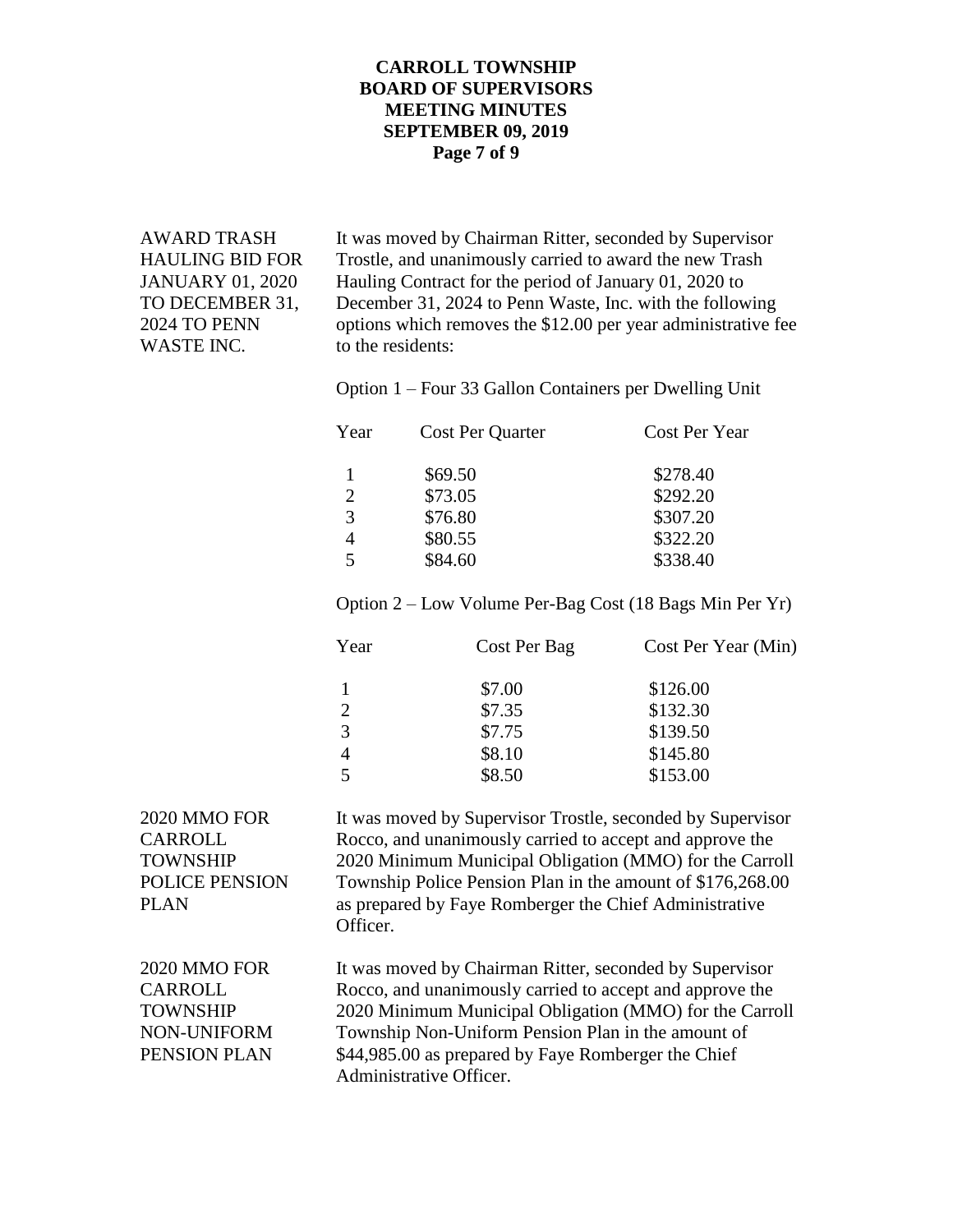# **CARROLL TOWNSHIP BOARD OF SUPERVISORS MEETING MINUTES SEPTEMBER 09, 2019 Page 8 of 9**

| <b>TRAFFIC STUDY</b><br>PROPOSALS FOR<br><b>MOUNTAIN ROAD</b><br><b>AND HARRISBURG</b><br><b>STREET LEFT HAND</b><br><b>TURN SIGNAL</b>       | No motion was made but the Board of Supervisors tabled the<br>Traffic Study Proposals until the October 07, 2019 Board of<br>Supervisors Work Session for U.S. Route 15, Mountain Road<br>and Harrisburg Street left hand turn signal so that a third<br>proposal could be obtained.                                                                                                                                                                                                                            |
|-----------------------------------------------------------------------------------------------------------------------------------------------|-----------------------------------------------------------------------------------------------------------------------------------------------------------------------------------------------------------------------------------------------------------------------------------------------------------------------------------------------------------------------------------------------------------------------------------------------------------------------------------------------------------------|
| <b>CARROLL</b><br><b>TOWNSHIP POLICE</b><br><b>CONTRACT</b><br>$2019 - 2021$                                                                  | No motion was made but the Board of Supervisors tabled the<br>Carroll Township Police Contract which includes the period of<br>January 01, 2019 to December 31, 2021 until the October 07,<br>2019 Board of Supervisors Work Session.                                                                                                                                                                                                                                                                           |
| <b>ADOPT</b><br><b>ORDINANCE</b><br>2019-143<br><b>ORDINANCE</b><br><b>CODIFICATION</b>                                                       | It was moved by Supervisor Moyer-Schwille, seconded by<br>Supervisor Trostle, and unanimously carried to adopt<br>Ordinance Number 2019-143 – An Ordinance to approve,<br>adopt, and enact an Ordinance Codification for the Township<br>of Carroll, County of York, Commonwealth of Pennsylvania;<br>to provide for the repeal of certain legislation not included<br>therein; to save from repeal certain other legislation not<br>included therein; and to provide penalties for tampering with<br>the code. |
| <b>ADVERTISE FOR</b><br><b>REQUEST FOR</b><br>PROPOSALS FOR<br><b>PUBLIC</b><br><b>ACCOUNTANT</b><br><b>FIRMS TO PERFORM</b><br><b>AUDITS</b> | It was moved by Chairman Ritter, seconded by Supervisor<br>Rocco, and unanimously carried to authorize the Township<br>Staff to advertise for Request for Proposals for a Certified<br>Public Accountant firm to perform the Township Audit's for<br>the next three years 2019, 2020, and 2021.                                                                                                                                                                                                                 |
| <b>POLICE REPORT</b>                                                                                                                          | Chief Thomas Wargo presented the Police Report for the<br>month of August 2019.                                                                                                                                                                                                                                                                                                                                                                                                                                 |
| <b>COMMITTEE</b><br><b>REPORTS</b>                                                                                                            | Supervisor Moyer-Schwille stated that she has met with<br>Franklin Township Supervisors concerning the relocation of<br>Route 74. Also, she will be going to the Dillsburg Borough<br>Council meeting Tuesday, September 10, 2019 to present the<br>relocation of Route 74 to them.                                                                                                                                                                                                                             |